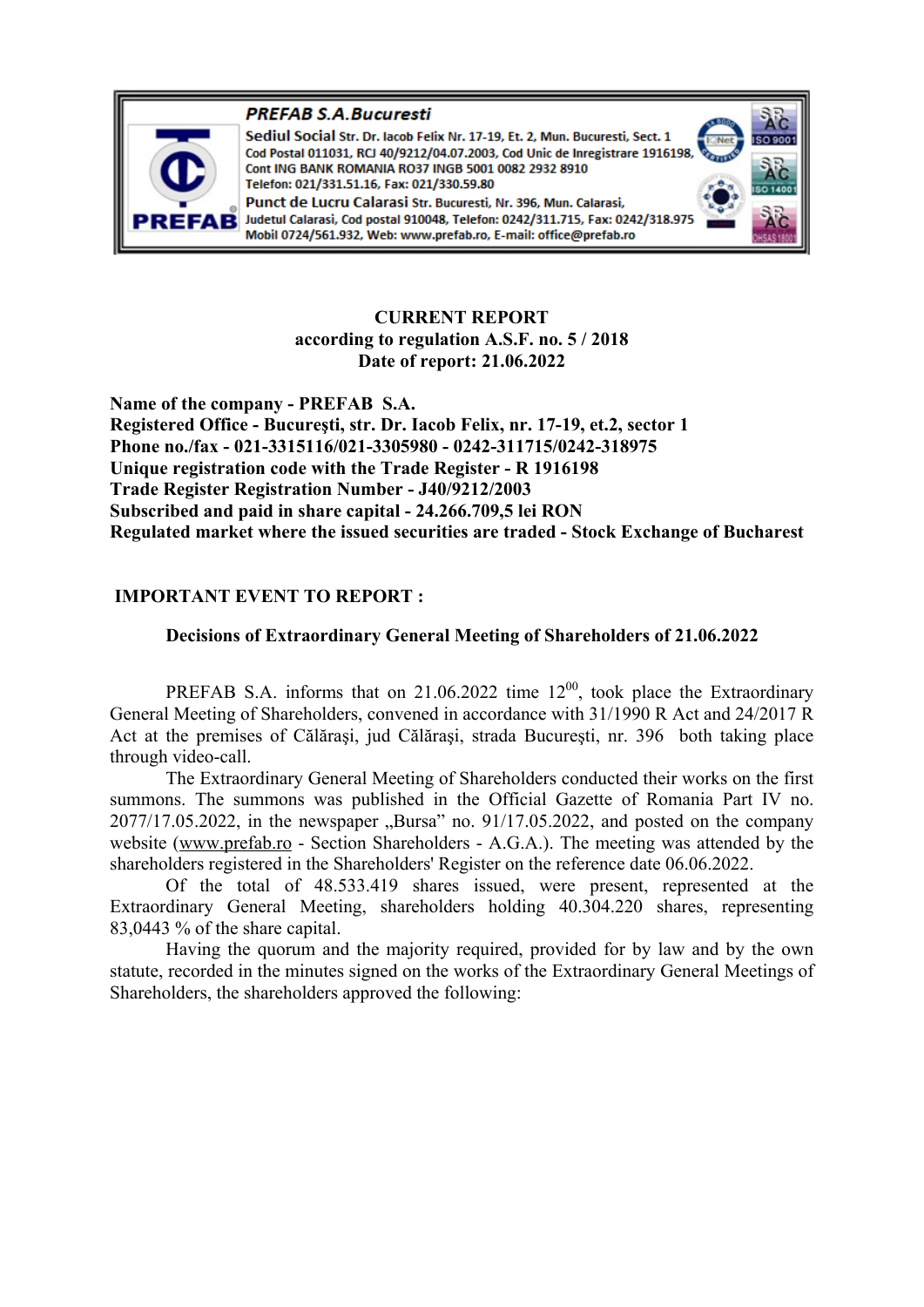## **DECISION No. 4 of the**

## **Extraordinary General Meeting of Shareholders of 21.06.2022**

The Extraordinary General Meeting of Shareholders of PREFAB S.A., with registered office in Bucureşti, strada Dr. Iacob Felix, nr. 17-19, et.2, sector 1, registered with the Trade Register under no. J 40 / 9212 / 04.07.2003, Unique Registration Code 1916198, met in compliance with the legal provisions on 21.06.2022, time  $12^{00}$  at the premises of Călărași, strada Bucureşti, nr. 396, under the provisions of 31/1990 R Act as subsequently amended and supplemented and the articles of association of the company, the quorum conditions were fulfilled, stakeholders representing 83,0443% of the social capital being present and represented, with a total number of 40.304.220 votes, valid for a 40.304.220 number of shares, representing 83,0443% of the social capital, with the unanimity of valid votes expressed, meaning 40.304.220 votes "for" (representing 100% of the valid expressed votes), 0 votes "against" ( representing 0% of the valid expressed votes) and 0 votes "abstained" ( representing 0% of the valid expressed votes)

#### **DECIDES :**

**Art. 1.** Approval of the sale of all shares held by PREFAB S.A. to the company "PREFAB BG" EOOD, CUI BG 118549623, a company registered in the Republic of Bulgaria, registered in the Trade Register and the Register of Legal Entities, in which the company PREFAB S.A. sole shareholder, holding 100% of the share capital, respectively 100 (one hundred) shares, each with a nominal value of 100 (one hundred) levs.

**Art.2.** Approval that in order to sell the shares held by PREFAB S.A. to the company "PREFAB BG" EOOD, the shares should be evaluated according to the legal provisions in force by an authorized natural or legal person.

The final price will be approved by the Board of Directors by a decision taken by a majority of votes. The sale will be made by concluding a contract for the sale of shares-shares, by a person authorized by the Board of Directors.

The asset consisting in the participation in the company "PREFAB-BG" EOOD does not contribute to the achievement of the main object of activity of the company.

The value of the asset referred to in art.1. above is less than 20% of the value of net fixed assets.

**Art.3.** Authorization of the Board of Directors of PREFAB S.A. to appoint the

person/persons authorized to sign on behalf of the company, before the competent authorities of the contract of sale in authentic form having as object the shares held by PREFAB S.A. to the company "PREFAB-BG" EOOD and any another document necessary for its completion, as well as to take all the necessary steps for concluding and registering this contract and the changes made within the company "PREFAB-BG" EOOD, to take all the necessary decisions, signing on behalf of PREFAB S.A., the decision of the partner unique in the company "PREFAB-BG" EOOD.

 **Art.4.** Revocation of the decision of the Extraordinary General Meeting of Shareholders no.2 of 27.04.2022.

 **Art. 5.** The Board of Directors and the Executive Management of PREFAB S.A. will execute this decision and the secretariat will serve it those interested.

# **DECISION No. 5**

#### **of the**

# **Extraordinary General Meeting of Shareholders of 21.06.2022**

The Extraordinary General Meeting of Shareholders of PREFAB S.A., with registered office in Bucureşti, strada Dr. Iacob Felix, nr. 17-19, et.2, sector 1, registered with the Trade Register under no. J 40 / 9212 / 04.07.2003, Unique Registration Code 1916198, met in compliance with the legal provisions on  $21.06.2022$ , time  $12^{00}$  at the premises of Călărași,